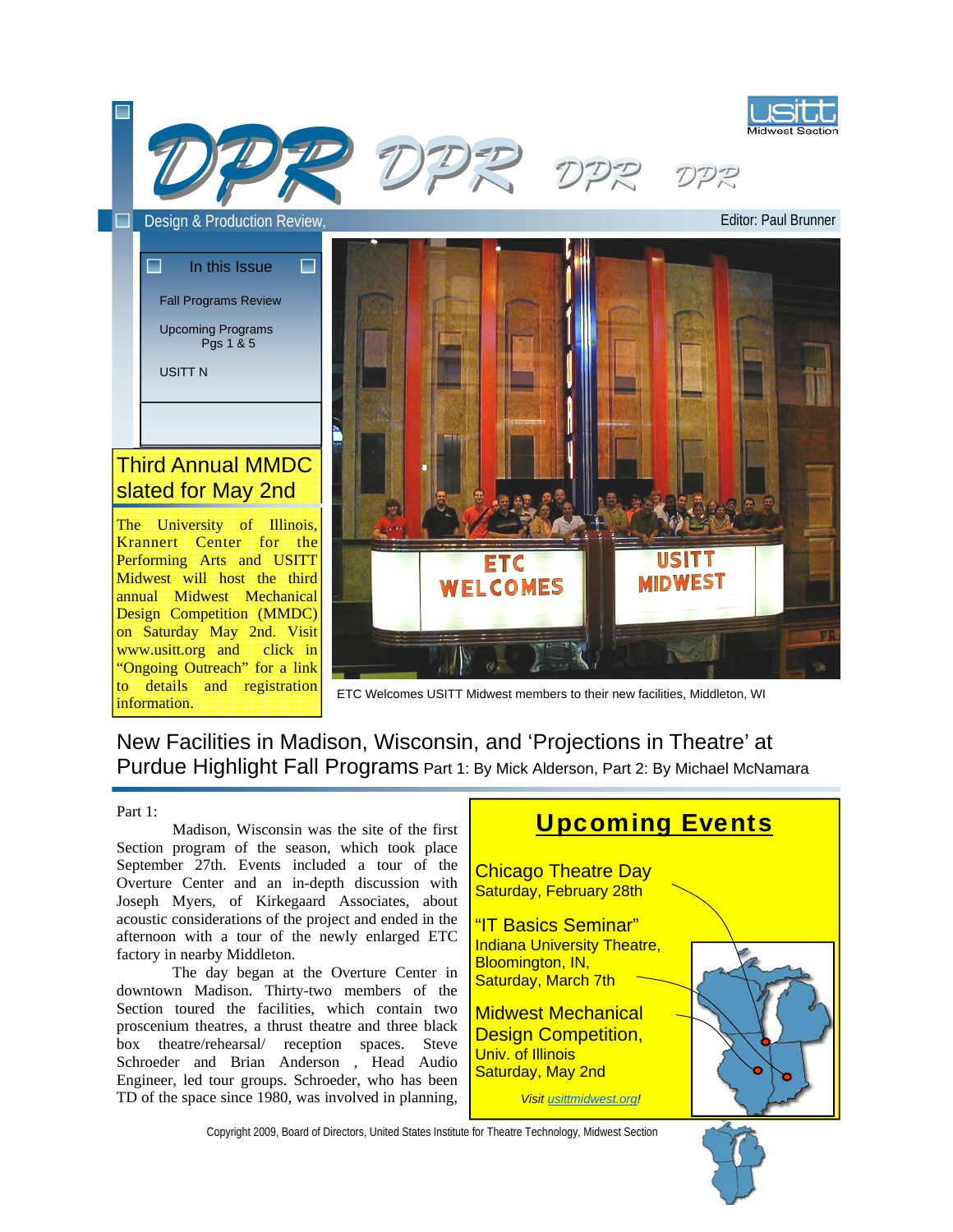#### **Design & Production Review Page 2** and the production Review Page 2

#### Continued from previous page

defining the specifications, and in overseeing construction throughout the recent renovations.

 The tour began by covering some history. The facilities began as The Capitol, a 2500 seat movie theater built in 1928. The movie palace presented silent movies and live vaudeville shows and featured a Grand Barton organ that is still in use. In 1980 it was renovated as part of the new Madison Civic Center and renamed the Oscar Mayer Theatre. The Center also included the Isthmus Playhouse, a smaller performance space. The Oscar Mayer saw continued use as a movie theatre and as a roadhouse for touring shows. But the stage, wide and shallow, as well as the basement level loading dock made the space a challenge for visiting productions.

 In 1998, local businessman W. Jerome Frautschi made a gift of of \$50 million (which eventually grew to \$205 million) for the development of a new cultural district in downtown Madison. Planning began for an expanded performing arts facility that now includes six performing spaces. The largest is the Overture Center, a 2250 seat performance hall for presenting symphony, touring shows, and opera. The signature feature of this space is a massive 170,000 lb. orchestra shell, which can be moved into storage to become the back wall of the stage house so that touring shows can be accommodated. The shell contains the pipes for a 4500 pipe organ. The side walls of the shell fold to cover and protect the pipes. The Capitol Theatre (original name restored) has become an updated midsize theatre with an improved stage and seating reduced to 1100. The Playhouse, once the Isthmus Playhouse, is now a 350 seat thrust theatre and the home of Madison Repertory Theatre. The Center also includes three black box style spaces of various sizes, which can be used as performance spaces, rehearsal halls, or as reception/meeting halls. The Overture Center lobby has also become an unexpectedly popular venue for local events.

 Maximizing the acoustical experience of the audience of all the performing spaces was of prime importance throughout the entire project. To that end, Joseph Meyers of Kirkegaard Associates was brought in as the acoustics consultant, and he joined us to discuss how each part of the project was affected and shaped by acoustic considerations. From the beginning, everything involved collaboration. User groups and facilities staff were asked input before planning ever began, and those needs have been met quite well.



Joseph Myers, of Kirkegaard Associates, sharing acoustic details of the Overture Center with Section Members.

 Joseph began with the Capital Theatre, the original space which serves as a smaller touring house, as home to both the Wisconsin Chamber Orchestra and the Childrens' Theatre of Madison. It was actually the final space renovated, after the budget has become more limited, but Joseph feels this actually helped the project in the decisions that were required.

 Most everything in the space contributes to the acoustics, but not obviously so. The proscenium was narrowed to create wing space, and to house speakers behind acoustically transparent hangings and simultaneously raised to improve acoustic coupling of the performance and audience spaces. A wall was added to create a lobby for the space in what were the last 16 rows under the balcony, removing seats with poor sound coverage and making the space more intimate and comfortable. Seating boxes were added which imitate the original boxes to provide needed wheelchair seating areas and also improve the original reverberation patterns. Felt and fabric covering are used on surfaces to control high frequency reflections while leaving mid and low frequencies for a warm and rich reverberation without lose of clarity. The result is a smaller space suitable for its use and faithful to its original appearance, but with an improved acoustic environment.

 The Isthmus Playhouse was stripped to the floor and grid, and rebuilt as the Playhouse, a 350 seat thrust theatre. The acoustics are such that almost all sound is live, clean, clear, and quiet; the sound system is only required for effects. The space is very actorfriendly. Surfaces are angled slightly to scatter

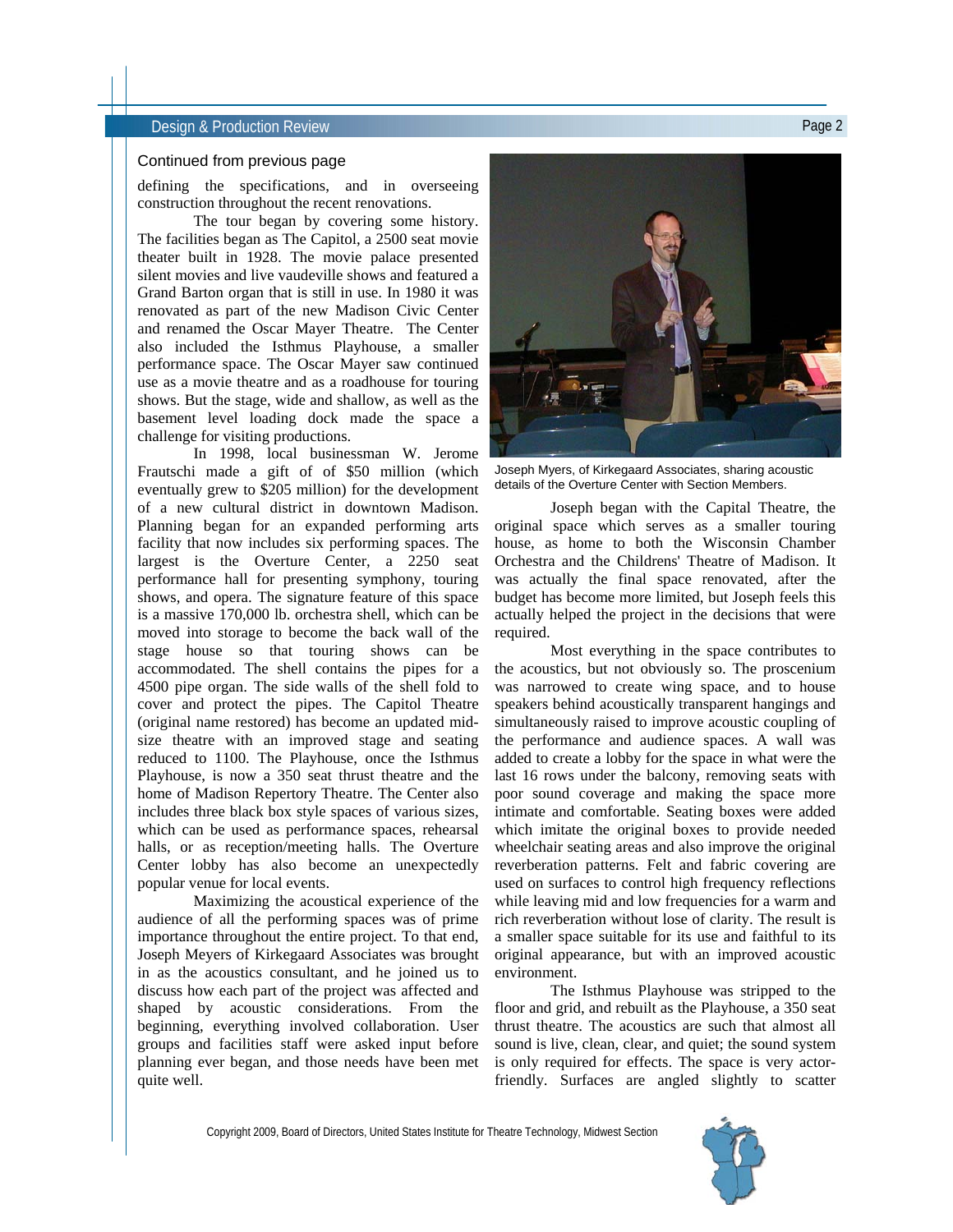#### **Design & Production Review Page 3 Design & Production Review**

#### Continued from previous page

reverberations and to avoid the "flutter" which can be caused by parallel walls. Thin felt covered with fabric is again used to roll off highs while preserving mids and lows for warmth and fullness. Walls and surfaces

are angled to direct reflections where they are useful and to avoid too-long reflection paths that can muddy sound. Quiet scenes are still intelligible.

 The Overture Center was built from the ground up, and everything was a choice. The entire hall is acoustically isolated from the rest of the building. The 18" thick concrete walls are surrounded by and isolation space. HVAC machinery is in an adjacent space, and the ducts into the Hall are ducted to isolate the sound from the audience. Ventilation is via a plenum under the auditorium with warm air venting via convection at the ceiling. All this creates a very quiet environment.

 The hall is narrow to reduce reflection times with a very "present" sound. This has consequences, however. There are multiple stacked balconies to accommodate seating.

Curved panels on the bottom side of each balcony reflect sound onto the seats below to fill the acoustic shadow that might otherwise occur. Most of the reverberation in the room comes from a large space above the acoustically transparent ceiling panels. Other panels in the side walls can be opened or closed to control sidewall reverb as needed. Non-parallel surfaces cut flutter and reflect clean, clear sound; even the front facings of the balcony is fragmented to diffuse sound and prevent echo.

 The result is a fine acoustic achievement. While Myers acknowledges that some unexpected problems arose at times, both resident and visiting artists have praised the results. The Overture Center, along with the Capital Theatre and the Playhouse all provide a fine listening experience to performers and audiences alike. Joseph Myers was likewise able to provide us with a clear, understandable tour of the choices and their effects that went into creating these venues.

 Section members spent the afternoon at lunch and on tour of the Electronic Theatre Controls facilities in Middleton, WI. The tour was lead by Ellen White, Education Product Manager for ETC and a director on the Midwest Section Executive Board.

 The ETC factory is a large facility that was once located in seven building scattered around Middleton. Co-founder and CEO Fred Foster wanted a

showplace for ETC that would also bring all the facilities under one roof and so several years ago built a new structure that houses factory and corporate offices in one building. But the success of ETC products meant the company outgrew their new home in a short time and so they have just completed a



"Looking at Lights" at the Electronic Theatre Controls factory

78,000 sq. ft. expansion. This new section was the focus of the tour that also covered the rest of the facility.

 The tour began in the foyer of the building, where members attending were treated to a light lunch courtesy of ETC. This is not your usual corporate foyer; instead, Fred Foster had it designed to show off what ETC products can do. The area was inspired by Edward Hopper's painting, "Nighthawks". The foyer is a recreation of a 1940's New York street scene, complete with office buildings, shops, a movie theatre with marquee, and the Empire State building. A recreating of the "Nighthawks Cafe" serves as the reception area. It is a fitting theatrical setting for a company producing theatrical products.

 Stepping into the factory area takes one immediately into the 21st century. ETC has created a bright and open space for its 500+ employees where all product lines as well as most of the components are assembled in one location. Light is a feature. There are windows and skylights to bring in natural light, and a dry shake finish on the concrete floor has created a surface that reflects light and helps maximize the illumination level. It is a much lighter and area workplace than its predecessors.

 Even lighting the factory has created an income stream. OSHA requires that aisles in factories

Copyright 2009, Board of Directors, United States Institute for Theatre Technology, Midwest Section

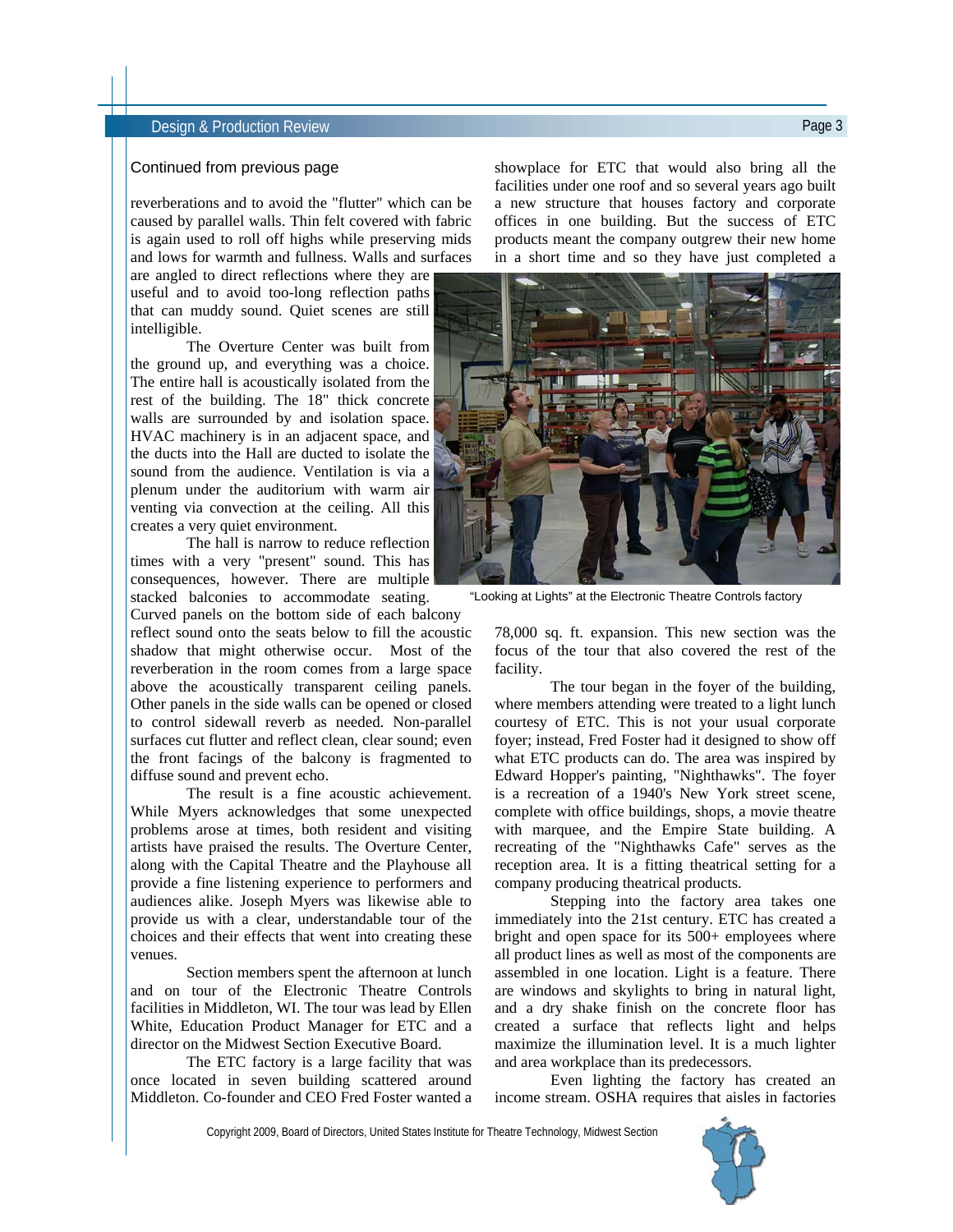#### Design & Production Review Page 4

#### Continued from previous page

be given various safety markings where fork lifts and foot traffic share the path. But the dry shake floor coating created an unforeseen issue; it was hard to get the standard painted warnings to stick! As a lighting company, ETC turned to light as a solution. Custom dichroic gobos in Source 4-HIDs are used to project floor markings onto the floor, and OSHA inspectors were brought in to approve the unusual solution. The OSHA people were impressed, approved the system, and started sending supervisors from other factories to ETC to see it. So ETC patented the system of lighting factory floors with colored dichroic gobos. A problem has become a new product!

 We spent a large portion of our time in the newest section of the building. The addition includes skylights that at times can be too bright for comfort. So the theatrical theme of the foyer was applied here, too, and skylights are partially shaded by scrims with clouds painted on them. With daylight behind it, the scrim becomes transparent, and at night, the clouds appear. A bit of whimsy lead to including the shapes of birds, a cat, and even a profile of Fred Foster in the cloud shapes.

 This portion of the factory provides a new home for the metal cutting and cabinet construction, distribution equipment (such as plugging strips), touring racks and company switch construction, a receiving dock for UPS shipments, and so on. Moving in is still on-going, but when complete will ease overcrowding in other parts of the building.

 At the end of the tour we viewed an "homage" to the Expression/Express control board line. This highly successful series of control boards has been the foundation and a mainstay of ETC's success. Starting with the original ELC board (the "Entertainment Lighting Console"), the line continued with the Concept, Vision, Micro-Vision, Impression, Expression, and Express boards. A total of with 27,367 consoles were eventually built. But technology moves on, and ETC has just retired the line. So the tech support was raided for working models of every board in the sequence, and set out chronologically. We all found it impressive!

We concluded our tour back in the  $\Im$  foyer where we began. Here a photo was taken of the Midwest Section group atop the "Century Theatre" marque, a ritual which has become a traditional conclusion to factory tours. All in all, it was a fascinating afternoon for tech theatre junkies.

#### Part2: By: Michael McNamara

On November 15, Purdue Theatre in West Lafayette, Indiana hosted a USITT-Midwest program with a workshop entitled "Projections in Theatre" and a tour of the numerous theatrical venues on campus.



Geoff Gooch, Live Event Video and Lighting Technician, Elliot Hall of Music, Purdue University.

 The "Projections" workshop was led by Geoff Gooch, lead technician in Live Event Video and Lighting for the on-campus Elliott Hall of Music. This wing of Hall of Music Productions, a full-service event production company, manages all campus video presentations including "big screen" sports coverage, the annual Christmas Show (attended by 30,000 people live and millions via television), the numerous campus commencements each year and much more. Participants in the workshops saw demonstrations of the equipment used including a Pandora's Box media server and the projectors and controllers that make it all happen. Mr. Gooch also talked about challenges involving networking, the learning curves of software and personnel issues that arise when projections are introduced into live events.

 After lunch, a tour of the current and former Purdue theatrical venues was led by Van Phillips,

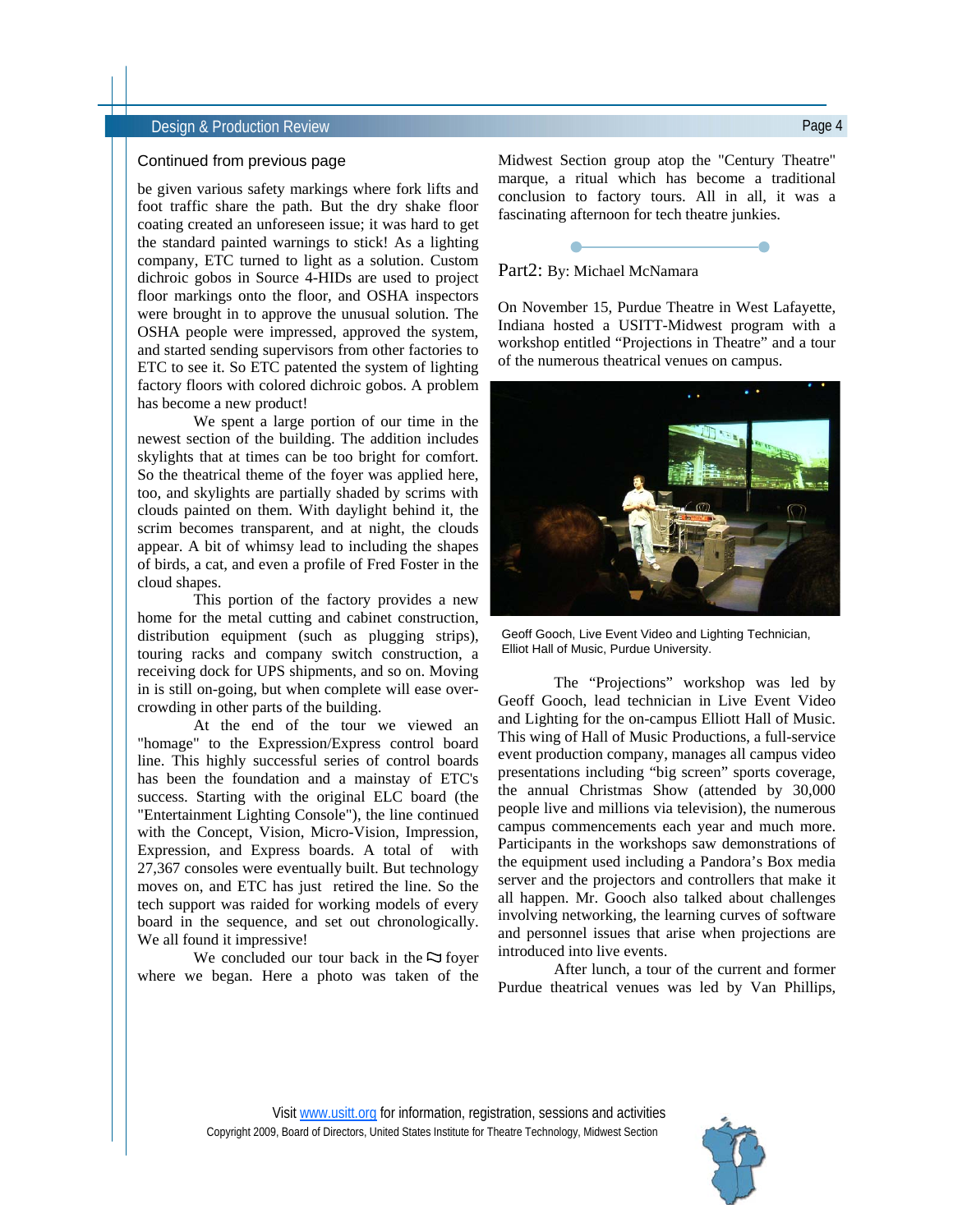#### Design & Production Review Page 5

#### Continued from previous page

Purdue Professor Emeritus and coprincipal of Jones & Phillips Associates, Inc., an international theatre consulting firm founded in 1974. The group viewed the previously mentioned Elliott Hall of Music, by seating the largest proscenium theatre on an academic campus in the United States with 6,025 seats and constructed in 1940. Other venues included the Loeb Playhouse, the Experimental Theatre (the Theatre Division's former residence since the 1950s) and Purdue's new state-of-the-art venues in Pao Hall just opened in 2005.

 The event was organized by USITT-Midwest Member-At-Large Michael McNamara who is  $\Im a$ Assistant Professor and Faculty Lighting Designer for Purdue Theatre.



Geoff Gooch, Live Event Video and Lighting Technician, Elliot Hall of Music, Purdue University.

## Information on Upcoming Events

### Theatre Day in Chicago

 Our third event of the season has been moved to Saturday, February 28th and will take place at Lookingglass Theatre at the Water Tower Water Works in Chicago. The theatre opened up in this space in June of 2003. The existing space in this landmark building was designed to be a flexible state of the art performance facility housing two theatres.

 Details of the tour, and specific times are still being finalized, so check in with the web site for more up to date information. Tentative schedule is as follows: Tour of facilities in the morning. There is a matinee at 3:00pm and evening performance at 7:30pm of *Our Town* directed by Anna Shapiro on that day.

 Check out their web site for more information www.lookingglasstheatre.org.

#### IT Basics Seminar

 On Saturday, March 7th, Indiana University Theatre will host Davin Huston, AV Systems Designer and IT Integration specialist with Kirkegaard Associates in Chicago, will teach a seminar on the basics of Information Technology and its application in the theatre.

The seminar will cover basic networking topics such as: Topology, Devices, Wireless Networking, Network Design, Network Configuration and Network Troubleshooting. Part of the seminar will be Q and A for any specific topics or problems facing networks in the theatre. The seminar will be held from 9:00am to 4:00pm.

Please go to usittmidwest.com, or contact Paul Brunner, pbrunner@indiana.edu, or Davin at, dhuston@kirkegaard.com, for more information.

SUBMISSIONS Design & Production Review is published by the Midwest Section of the United States Institute for Theatre Technology. The region includes Wisconsin, Illinois, Michigan, and Indiana. Submissions to DPR may be made by any member of the Section and may cover any topic: critiques, commentaries, educational approaches, new materials or processes, new products, book reviews, theatre history, facilities, section news and events, etc. Please send inquiries and submissions to pbrunner@indiana.edu.

Copyright 2009, Board of Directors, United States Institute for Theatre Technology, Midwest Section